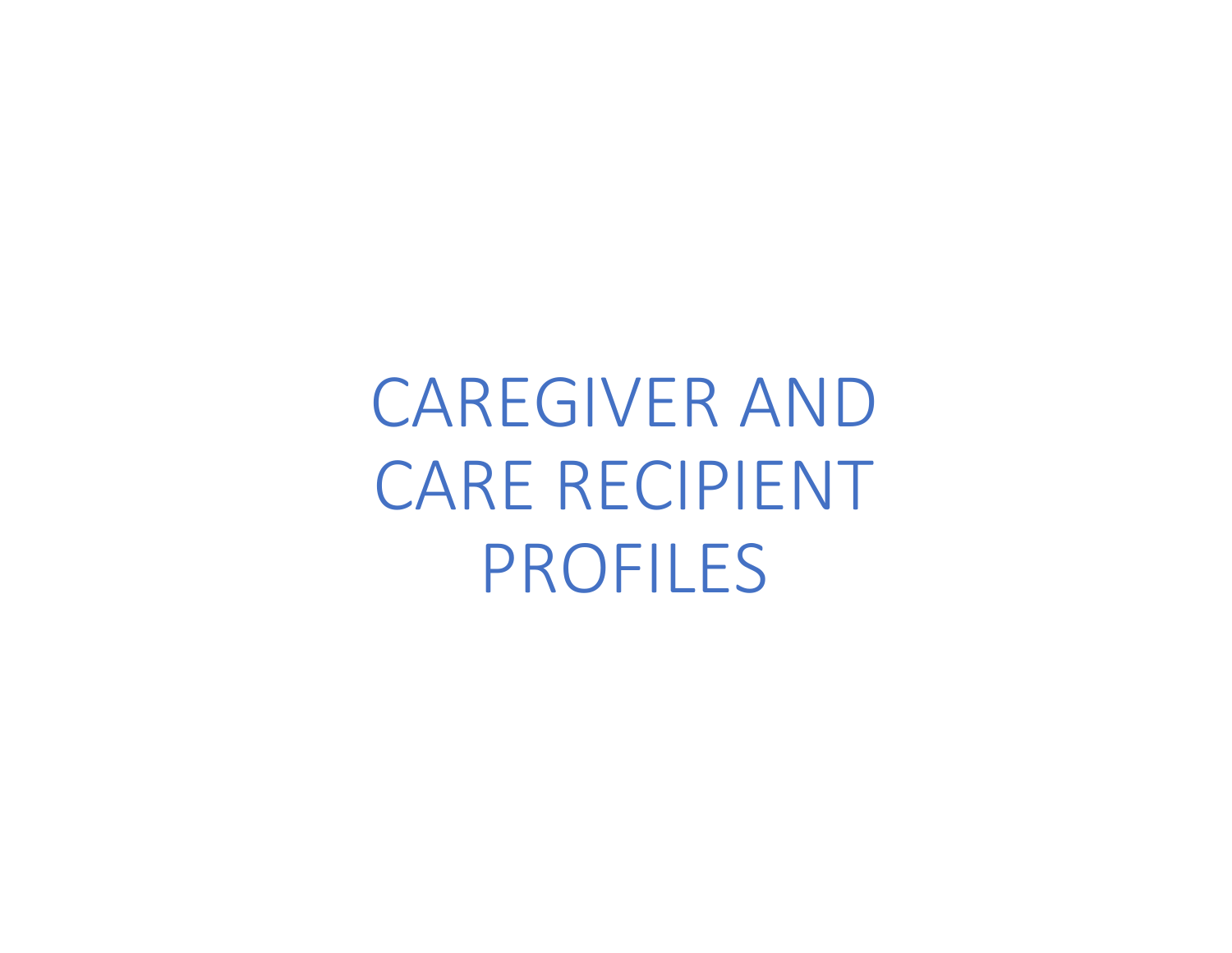## Who are the care recipients? (%)

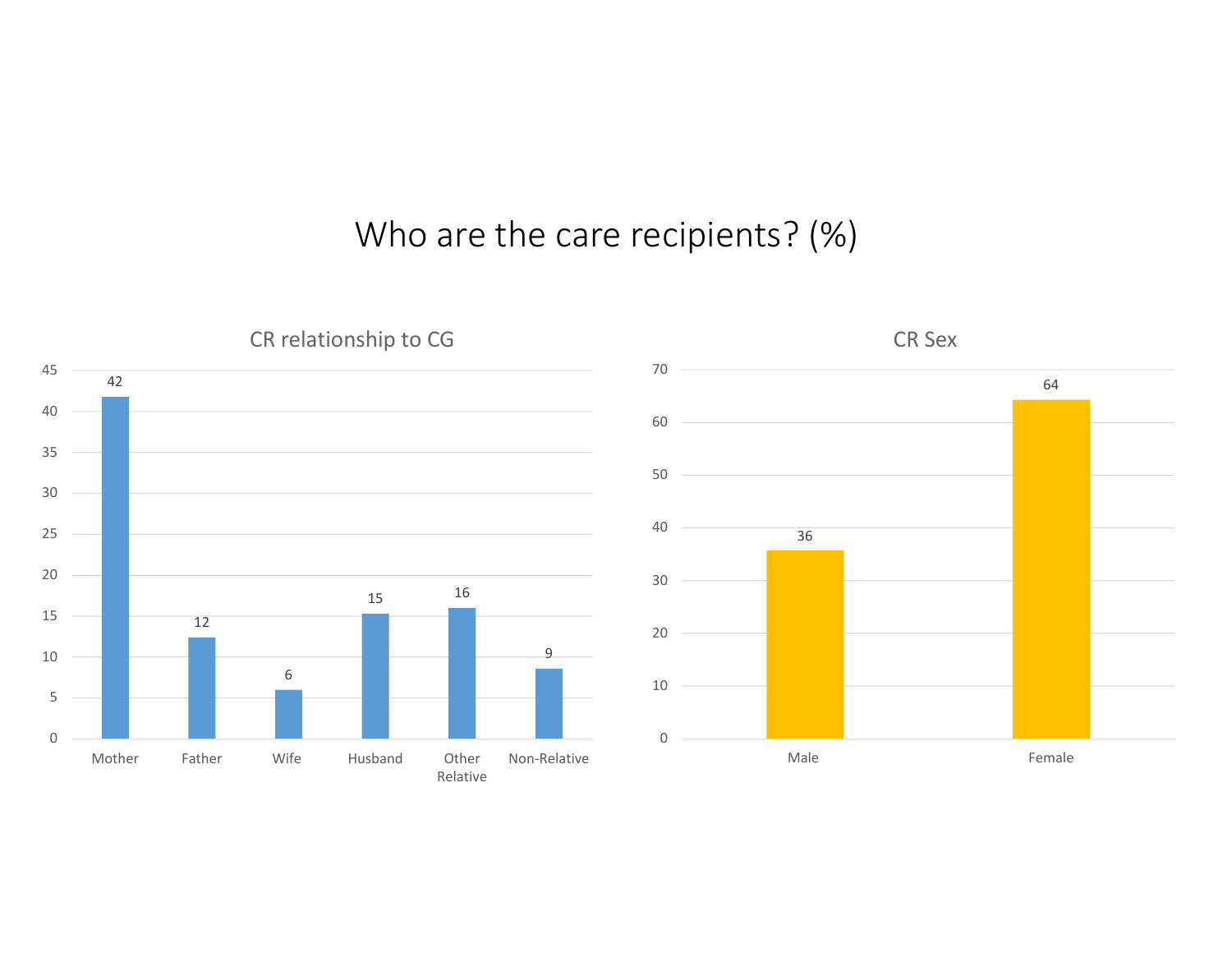### Who are the care recipients? (%)

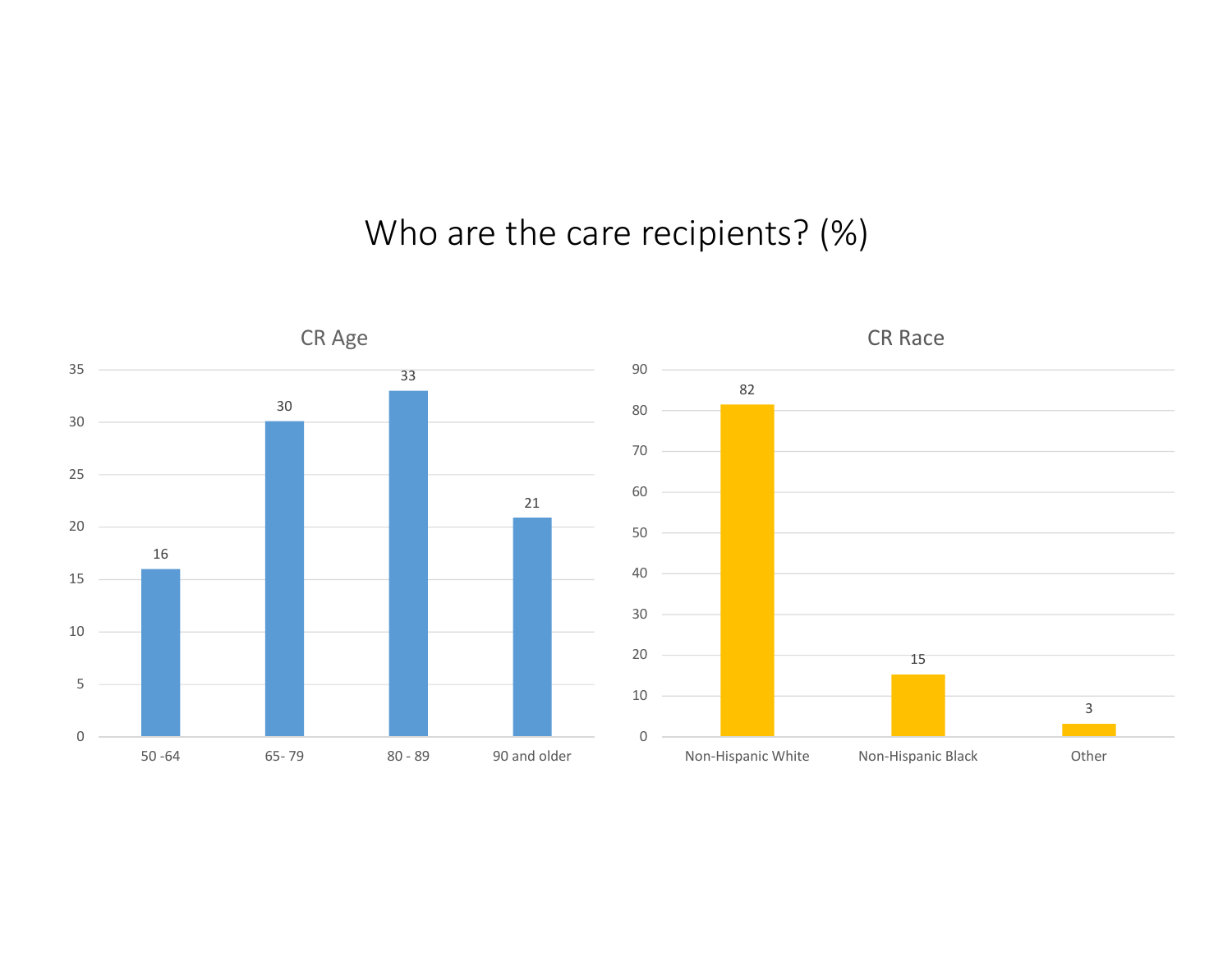# Who are the caregivers? (%)

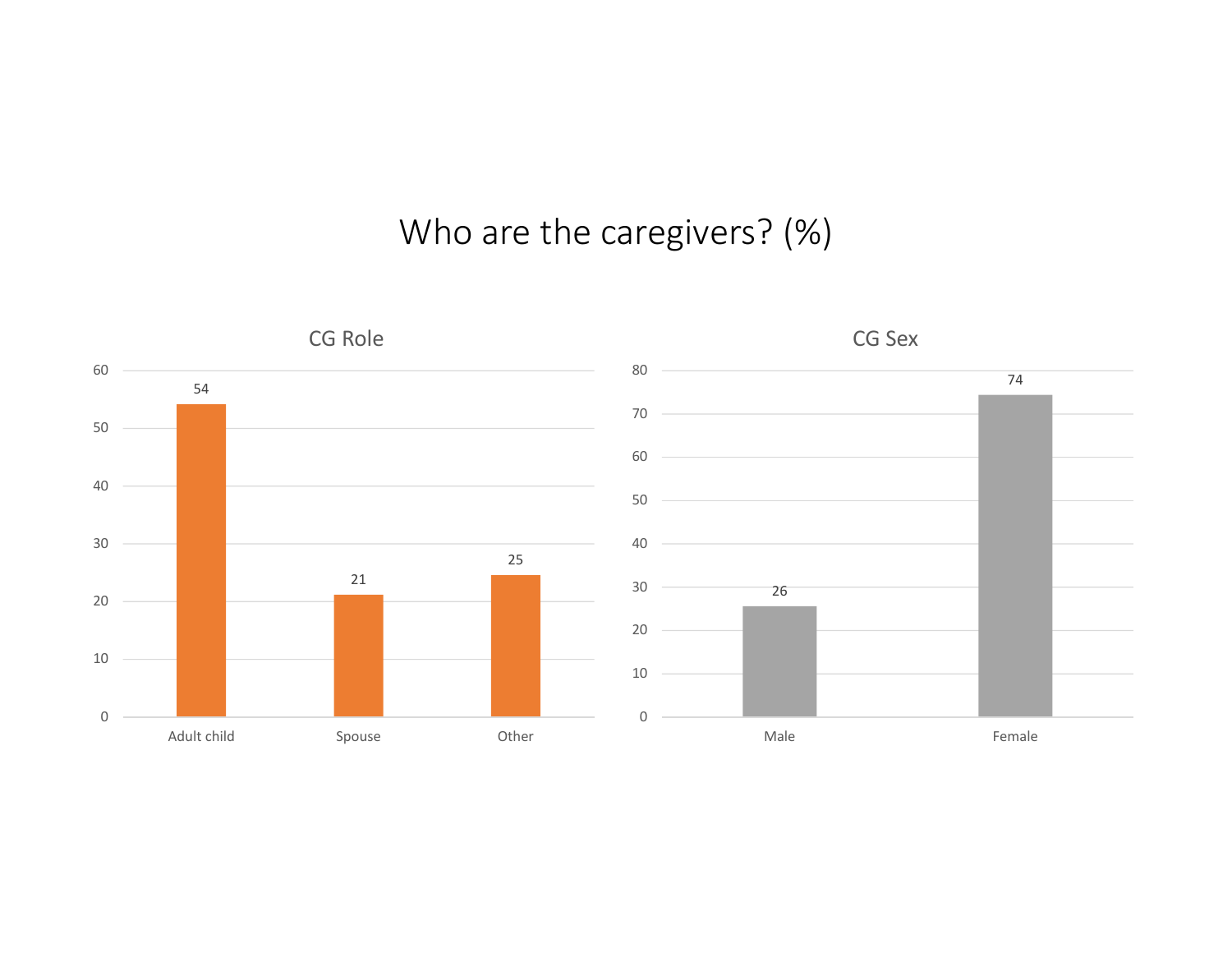### Who are the caregivers? (%)